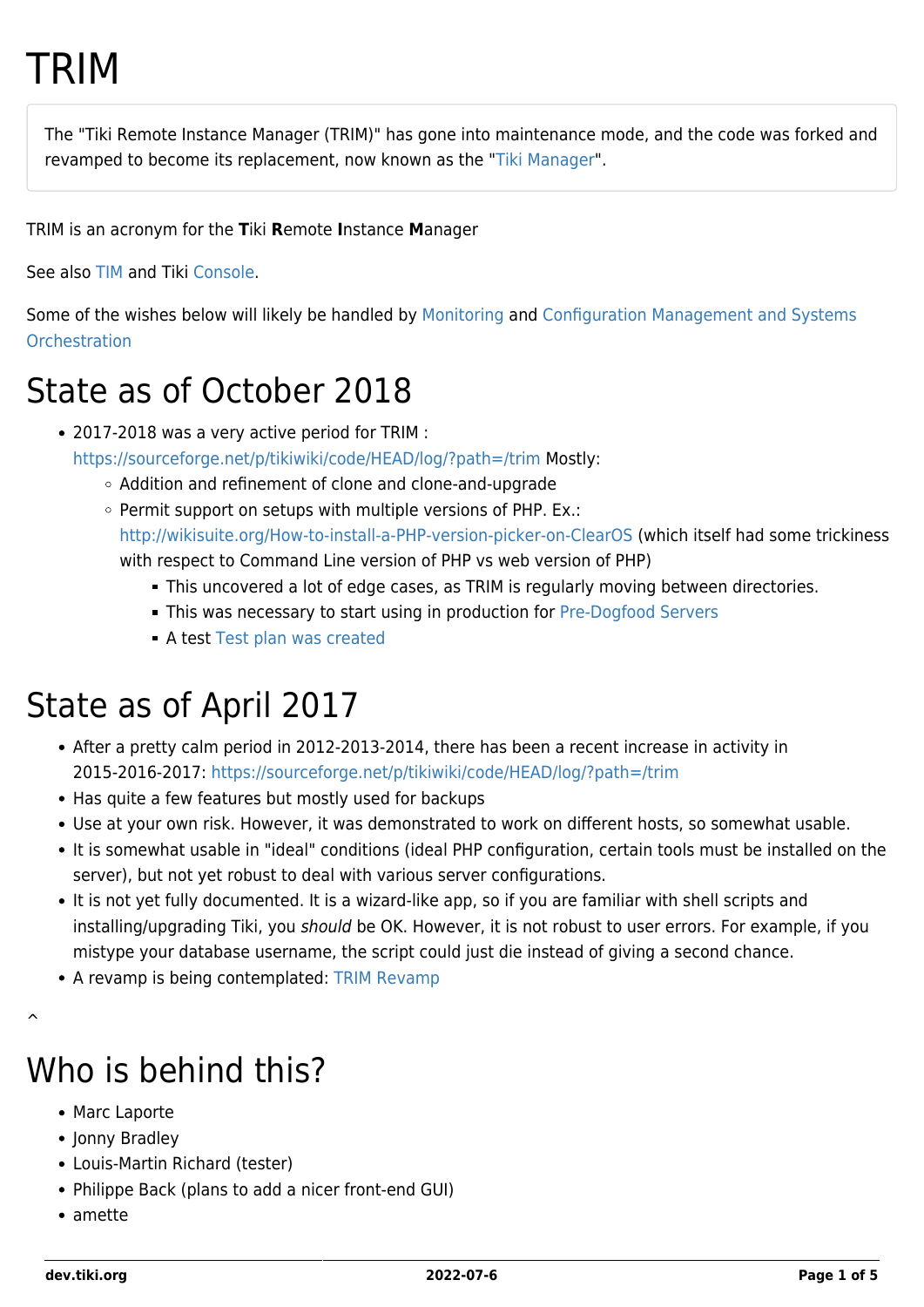- Rodrigo Primo (added WordPress support)
- You? (We are looking for Beta-testers!!)

### Nice to have

- If TRIM tries to make an instance where there is a directory "images", it will causes conflicts and create problems.
	- o TRIM could check that no conflicting directories exist

#### Roadmap

#### [\[+\]](#page--1-0) Related

- [TikiTests](https://dev.tiki.org/TikiTests)
- <https://svn.bryght.com/hostmaster>and<http://groups.drupal.org/hm2/project-goals>
- <http://mu.wordpress.org/>
- [XWiki Enterprise Manager is typically used to manage public or private wiki farms.](http://manager.xwiki.org/xwiki/bin/view/Main/)
- <https://github.com/ziadoz/awesome-php/blob/master/README.md#deployment>

### Wishlist

| Rating                                                                              | <b>Subject</b>                                                                   | <b>Submitted</b><br>by     | <b>Importance</b> | <b>Easy</b><br>to<br>solve? |   | <b>Priority Category</b>                        | <b>Volunteered</b><br>to solve | <b>Created</b> | <b>LastModif</b> | <b>Comments</b>                          |
|-------------------------------------------------------------------------------------|----------------------------------------------------------------------------------|----------------------------|-------------------|-----------------------------|---|-------------------------------------------------|--------------------------------|----------------|------------------|------------------------------------------|
| ***<br>计女女<br>***<br>计女女<br>***<br>***<br>***<br>计女女<br>***<br>计女女<br>$(0)$ $\odot$ | TRIM: make compare                                                               | Marc<br>Laporte            | 4                 | $\overline{2}$              | 8 | • Feature<br>request                            |                                | 2016-05-12     | 2016-12-12       | $\mathbf{1}$<br>marclaporte-19<br>Oct 18 |
| ***<br>计女女<br>***<br>***<br>***<br>计女女<br>***<br>计女女<br>***<br>计女女<br>$(0)$ $\odot$ | TRIM: make update<br>reports svn: invalid<br>option: --allow-mixed-<br>revisions | luciash d'<br>being $\Box$ | 1 low             | 8                           | 8 | • Less than<br>30-minutes<br>fix<br>$\cdot$ Bug |                                | 2018-08-15     | 2018-10-11       | $\mathbf{1}$<br>marclaporte-11<br>Oct 18 |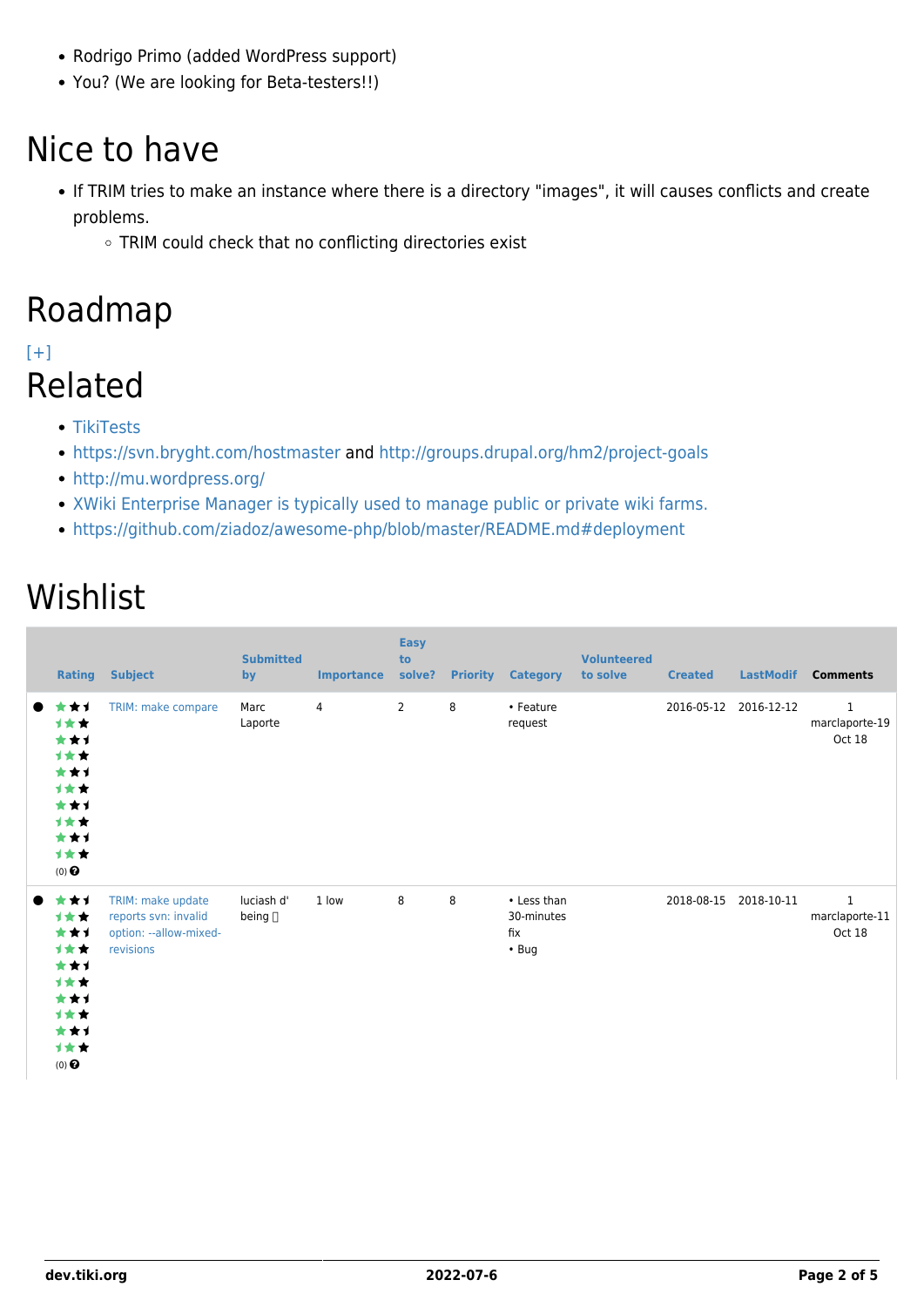|           | <b>Rating</b>                                                                                                                  | <b>Subject</b>                                                                                           | <b>Submitted</b><br>by           | <b>Importance</b> | <b>Easy</b><br>to<br>solve? | <b>Priority</b> | <b>Category</b>                                                                                       | <b>Volunteered</b><br>to solve | <b>Created</b> | <b>LastModif</b>      | <b>Comments</b>                          |
|-----------|--------------------------------------------------------------------------------------------------------------------------------|----------------------------------------------------------------------------------------------------------|----------------------------------|-------------------|-----------------------------|-----------------|-------------------------------------------------------------------------------------------------------|--------------------------------|----------------|-----------------------|------------------------------------------|
| $\bullet$ | ***<br>1★★<br>***<br>1★★<br>★★1<br>1★★<br>***<br><b>1★★</b><br>★★1<br>1★★<br>$(0)$ $\odot$                                     | TRIM make clone<br>(mirror) and make<br>cloneandupdate or<br>cloneandupgrade (pre-<br>dogfood server)    | Marc<br>Laporte                  | 3                 | $\overline{2}$              | 6               | • Feature<br>request                                                                                  |                                |                | 2016-05-19 2018-10-11 | $\mathbf{1}$<br>marclaporte-19<br>May 17 |
|           | ★★1<br>计女女<br>***<br>1★★<br>★★1<br><b>1**</b><br>***<br><b>1**</b><br>***<br>1★★<br>$(0)$ $\odot$                              | OpenSourceCMS type<br>demo to test/develop<br>and show off profiles                                      | Marc<br>Laporte                  | 8                 | $\overline{7}$              | 56              | • Feature<br>request<br>$\bullet$<br>Community<br>projects<br>• Dogfood<br>on a<br>*.tiki.org<br>site |                                |                | 2008-01-29 2018-10-19 | $\overline{2}$<br>luci-22 Oct 18         |
|           | ★★1<br>1★★<br>***<br><b>1★★</b><br>★★1<br><b>1**</b><br>***<br><b>1**</b><br>***<br>***<br>$(0)$ <sup><math>\odot</math></sup> | TRIM fails with PHP<br>parse error                                                                       | luciash d'<br>being []           | $\overline{7}$    |                             | 35              | • Error<br>Regression                                                                                 |                                |                | 2018-08-10 2018-08-10 | 5<br>luci-11 Oct 18                      |
|           | ★★1<br>计女女<br>★★1<br>计女女<br>***<br><b>1★★</b><br>***<br>计女女<br>***<br>计女女<br>$(0)$ $\odot$                                     | Enable .htaccess or its<br>nginx equivalent on<br>show instances for<br><b>SEFURLs</b><br>demonstrations | luciash d'<br>being <sub>□</sub> |                   |                             | 25              | • Feature<br>request                                                                                  |                                |                | 2016-10-06 2016-10-06 | 0                                        |
|           | ***<br><b>1★★</b><br>★★1<br>计女女<br>***<br><b>1★★</b><br>★★1<br>计女女<br>***<br>计女女<br>$(0)$ $\odot$                              | TRIM: make instance<br>fails with PHP Fatal<br>error                                                     | luciash d'<br>being <sub>□</sub> | 5                 |                             | 25              | $\bullet$ Error                                                                                       |                                |                | 2018-08-17 2018-10-11 | 0                                        |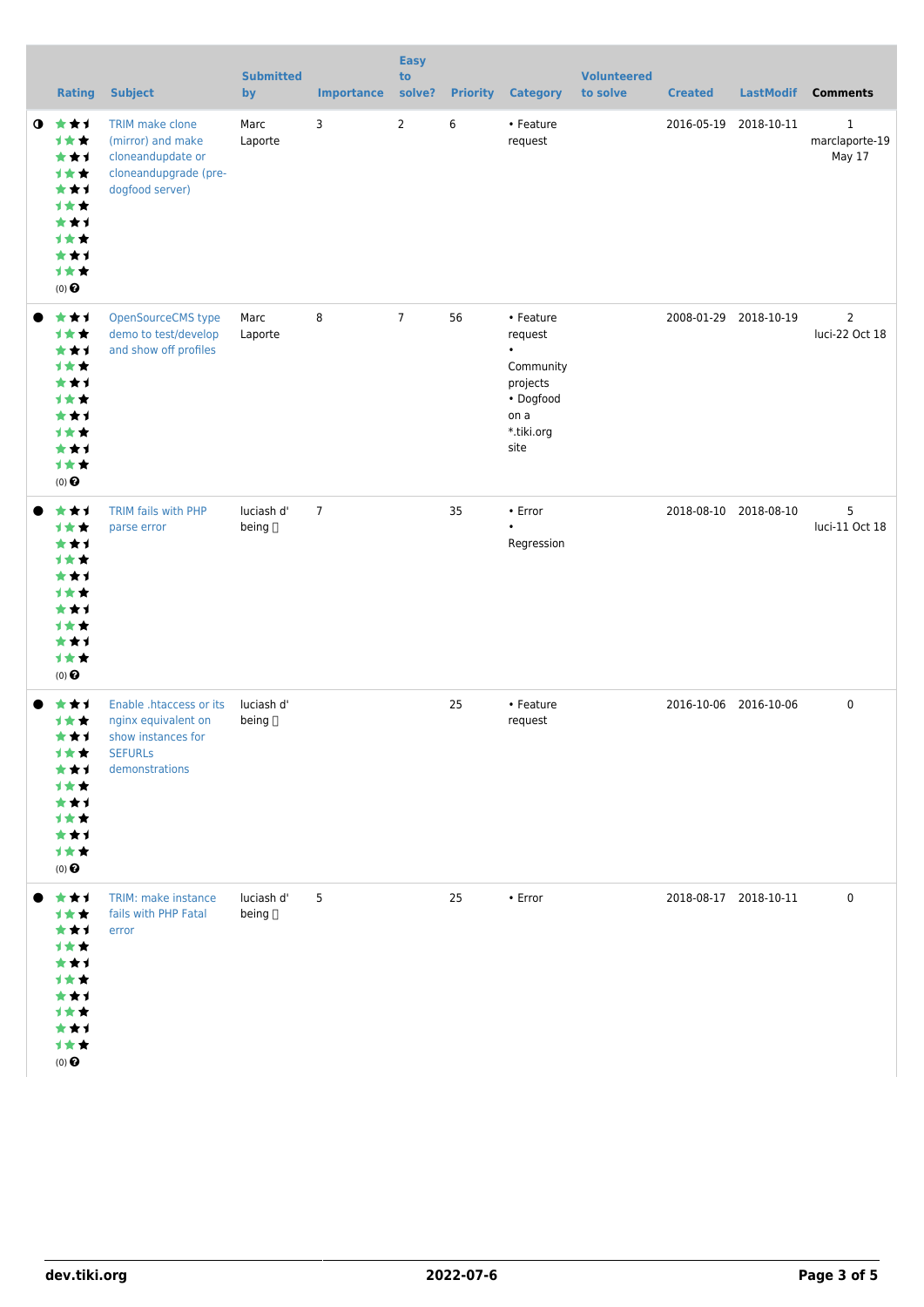| Rating                                                                                              | <b>Subject</b>                                                                                | <b>Submitted</b><br>by | <b>Importance</b> | <b>Easy</b><br>to<br>solve? | <b>Priority</b> | <b>Category</b>      | <b>Volunteered</b><br>to solve | <b>Created</b> | <b>LastModif</b> | <b>Comments</b>               |
|-----------------------------------------------------------------------------------------------------|-----------------------------------------------------------------------------------------------|------------------------|-------------------|-----------------------------|-----------------|----------------------|--------------------------------|----------------|------------------|-------------------------------|
| * * 1<br>$\bullet$<br>计女女<br>***<br>1女女:<br>***<br>计女女<br>***<br>计女女<br>***<br>计女女<br>$(0)$ $\odot$ | <b>TRIM and Tiki closer</b><br>interop brainstorming:<br>make TRIM available<br>via Composer? | Marc<br>Laporte        | 5                 | 3                           | 15              | • Feature<br>request |                                | 2016-05-25     | 2016-05-25       | 3<br>marclaporte-19<br>Oct 18 |

#### Closed issues

#### $[+]$

## Feedback on fresh install of TRIM as of 2016-04-04

- . "make instance": should offer to create a username and db from root access done a long time ago
- TRIM should warn if not on PHP 5.5 CLI (for Tiki 13.x+)

# Feedback on fresh install of TRIM as of 2016-02-12 Improvements

- make access should cd to the right directory done
- default web root should be /var/www/virtual/example.org instead of /home/root/public\_html done, depending on OS
- backup format should go from 1\_2016-02-12\_04-19-40.tar.bz2 to 1\_example.org\_2016-02-12\_04-19-40.tar.bz2 done
- If TRIM fails (ex: to login, to backup, etc.), an email alert should be sent out.

#### Web

The command line TRIM is useful, but the web GUI never got the attention it deserves. It needs a revamp to

- 1. Bootstrap UI in standalone version
	- Perhaps make use of Adminer or Adminer Editor:<https://www.adminer.org/>
- 2. be re-architected to run in a Tiki
	- Use Tiki groups and permissions
	- Site list to be connected to trackers to track meta-data
- 3. as a ClearOS app to manage 1 or many Tiki instances

# Similar projects